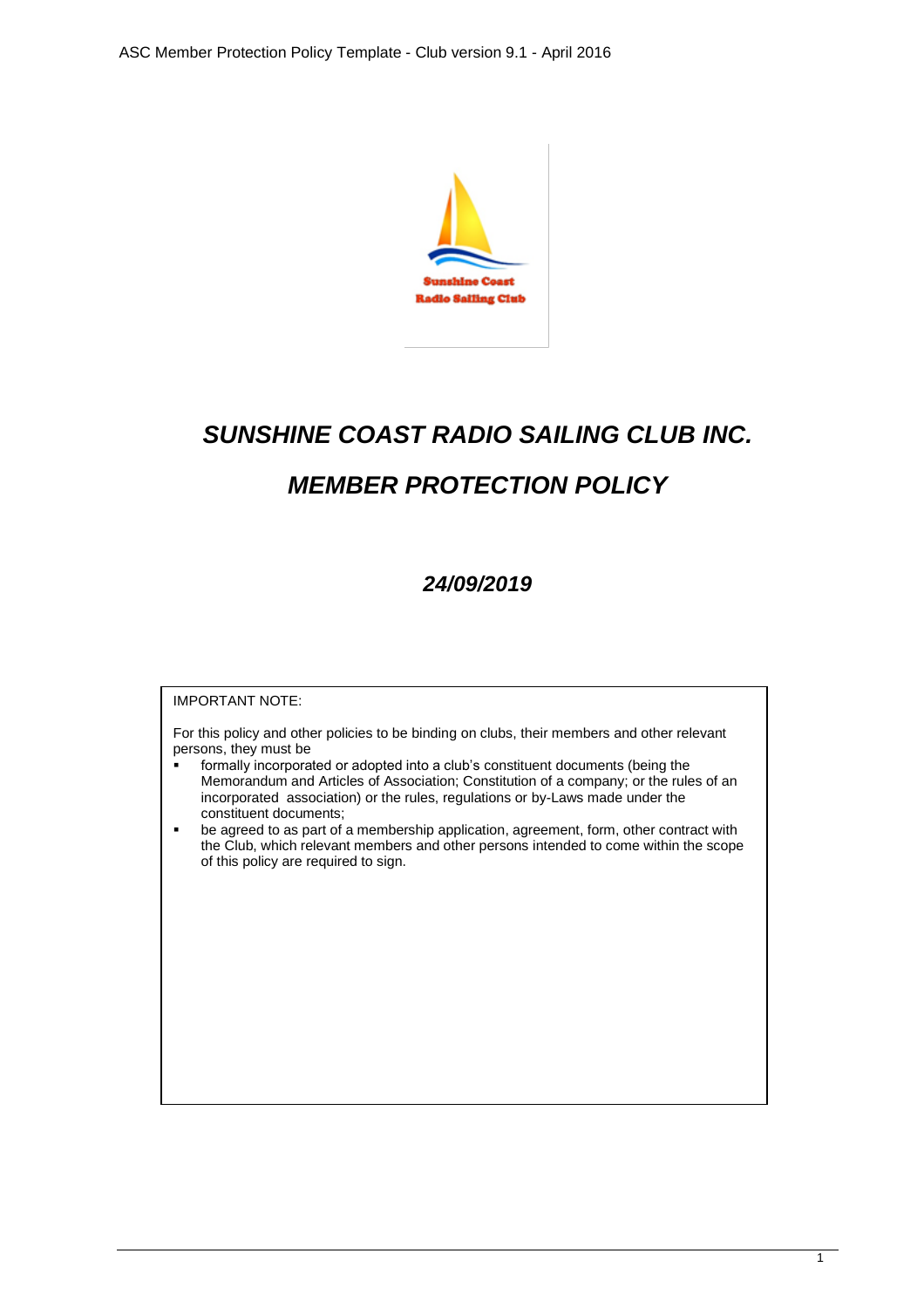# **CONTENTS PAGE**

#### **POLICY**

- 1. Introduction
- 2. Purpose of Our Policy
- 3. Who Our Policy Applies To
- 4. Extent of Our Policy
- 5. Club Responsibilities
- 6. Individual Responsibilities<br>7. Discrimination, Harassmer
- Discrimination, Harassment and Bullying
	- 7.1 Discrimination
	- 7.2 Harassment
	- 7.3 Bullying
- *8. Inclusive Practices 8.1 People with a Disability 8.2 People from Diverse Cultures 8.3 Sexual & Gender Identity 8.4 Pregnancy*
- 9. Responding to Complaints
	- 9.1 Complaints
	- 9.2 Complaint Handling Process
	- 9.3 Disciplinary Measures

#### **Attachment 1: Member Protection Policy**

**Attachment 2: Code of Behaviour**

#### **Attachment 3: Reporting Requirements and Documents**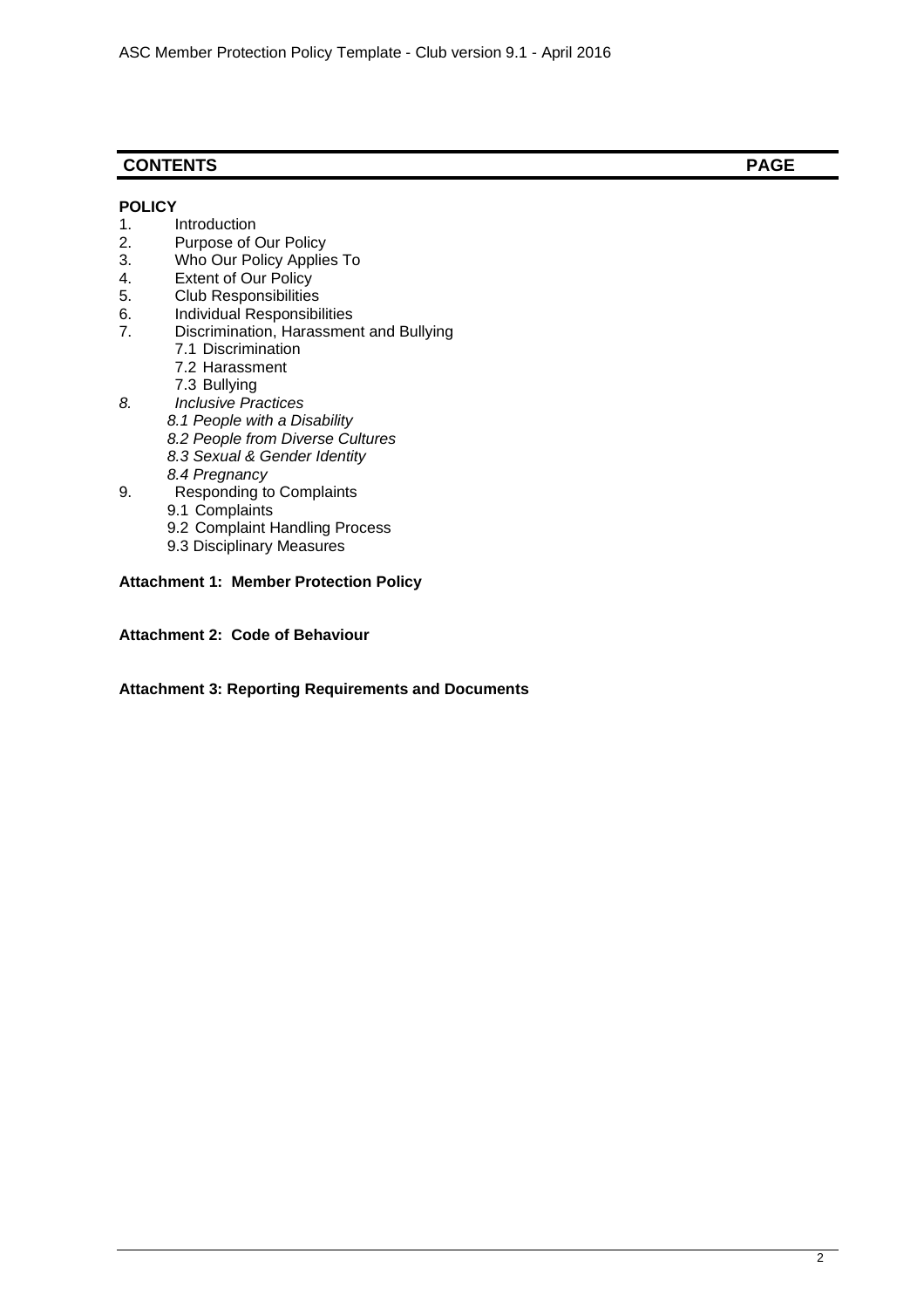# *SCRSC INC. Inc. MEMBER PROTECTION POLICY \_\_\_\_\_\_\_\_\_\_\_\_\_\_\_\_\_\_\_\_\_\_\_\_\_\_\_\_\_\_\_\_\_\_\_\_\_\_\_\_\_\_\_\_\_\_\_\_\_\_\_\_\_\_\_\_\_\_\_*

#### **1. Introduction**

The objects for which the SCRSC INC. is established are:

- (a) To provide radio yachting facilities for members and to maintain these facilities at an operational standard,
- (b) To provide a forum for discussion on the technical aspects of design and operation of radio yachts,
- (c) To encourage and promote interest in the sport of radio yachting,
- (d) To conduct where possible, family and outside social activities in conjunction with (a), (b) and (c) above.
- (e) To foster friendship, positive social interaction, excellent sportsmanship and the fun and enjoyment of radio sailing.
- (f) To realise club values which are honesty, integrity, care, courtesy, compassion and consideration.
- (g) To foster a culture of "fun first and competition second".

#### **2. Purpose of Our Policy**

The main objective of the SCRSC INC. Member Protection Policy ("policy") is to maintain responsible behaviour and the making of informed decisions by members and other participants in this club. It outlines our commitment to a person's right to be treated with respect and dignity, and to be safe and protected from discrimination, harassment and abuse. Our policy informs everyone involved in our club of his or her legal and ethical rights and responsibilities and the standards of behaviour that are expected of them. It also covers the care and protection of children participating in our club's activities.

#### **3. Who Our Policy Applies To**

This policy applies to everyone involved in the activities of our club whether they are in a paid or unpaid/voluntary capacity and including:

- club committee members, administrators and other club officials;
- coaches and assistant coaches and other personnel participating in events and activities, including camps and training sessions;
- support personnel, including managers, physiotherapists, psychologists, masseurs, sport trainers and others;
- referees, umpires and other officials;
- athletes:
- members, including any life members;
- parents;
- spectators;

#### **4. Extent of Our Policy**

Our policy covers all matters directly and indirectly related to the SCRSC Inc. and its activities. In particular, the policy governs unfair selection decisions and actions, breaches of our code of behaviour and behaviour that occurs at training sessions, in the club rooms, at social events organised or sanctioned by the club (or our sport), and on away and overnight trips. It also covers private behaviour where that behaviour brings our club or sport into disrepute or there is suspicion of harm towards a child or young person.

#### **5. Club Responsibilities**

We will:

adopt, implement and comply with this policy;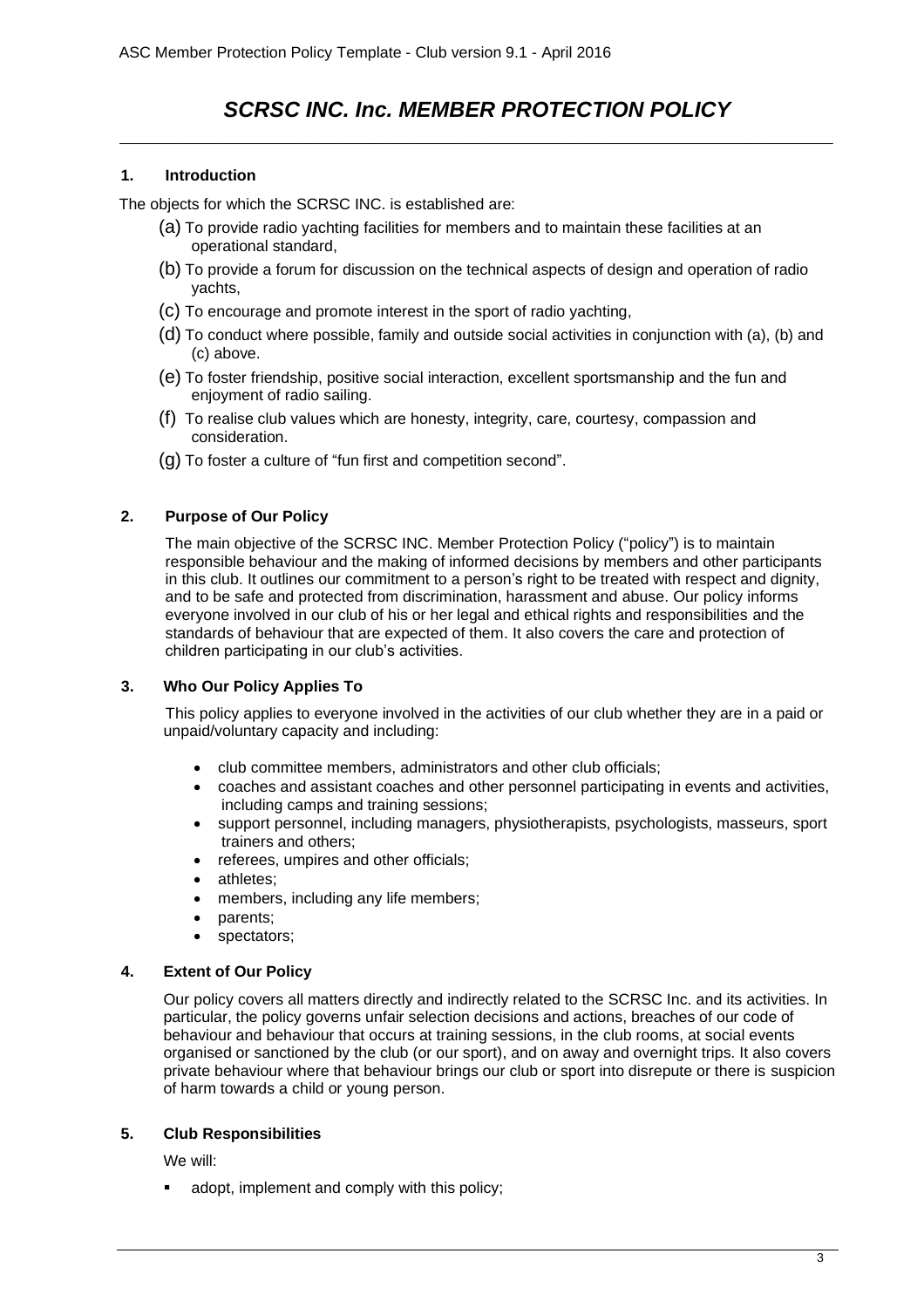- ensure that this policy is enforceable;
- publish, distribute and promote this policy and the consequences of any breaches of this policy;
- **•** promote and model appropriate standards of behaviour at all times;
- deal with any complaints made under this policy in an appropriate manner;
- deal with any breaches of this policy in an appropriate manner;
- recognise and enforce any penalty imposed under this policy;
- **•** ensure that a copy of this policy is available or accessible to all people and organisations to whom this policy applies;
- review this policy every 12-18 months; and

Serious issues include unlawful behaviour that involves or could lead to significant harm and includes criminal behaviour (e.g. physical assault, sexual assault, child abuse) and any other issues that our state or national bodies request to be referred to them.

#### **6. Individual Responsibilities**

Everyone associated with our club must:

- make themselves aware of the contents of this policy;
- comply with all relevant provisions of this policy, including the standards of behaviour outlined in this policy;
- consent to the screening requirements set out in this policy, and any state or territory Working with Children checks if the person holds or applies for a role that involves regular unsupervised contact with a child or young person under the age of 18, or where otherwise required by law;
- treat other people with respect:
- always place the safety and welfare of children above other considerations;
- be responsible and accountable for their behaviour; and
- follow the quidelines outlined in this policy if they wish to make a complaint or report a concern about possible child abuse, discrimination, harassment, bullying or other inappropriate behaviour; and
- comply with any decisions and/or disciplinary measures imposed under this policy.

#### **7. Discrimination, Harassment and Bullying**

Our club is committed to providing an environment in which people are treated fairly and equitably and that is, as far as practicable, free from all forms of discrimination, harassment and bullying.

We recognise that people may not be able to enjoy themselves or perform at their best if they are treated unfairly, discriminated against, harassed or bullied.

#### **7.1 Discrimination**

Unlawful discrimination involves the less favourable treatment of a person on the basis of one or more of the personal characteristics protected by State or Federal anti-discrimination laws.

Discrimination includes both direct and indirect discrimination:

- **Direct discrimination** occurs if a person treats, or proposes to treat, a person with a protected personal characteristic unfavourably because of that personal characteristic.
- **Indirect discrimination** occurs if a person imposes, or proposes to impose, a requirement, condition or practice that will disadvantage a person with a protected personal characteristic and that requirement, condition or practice is not reasonable.

For the purpose of determining discrimination, the offender's awareness and motive are irrelevant.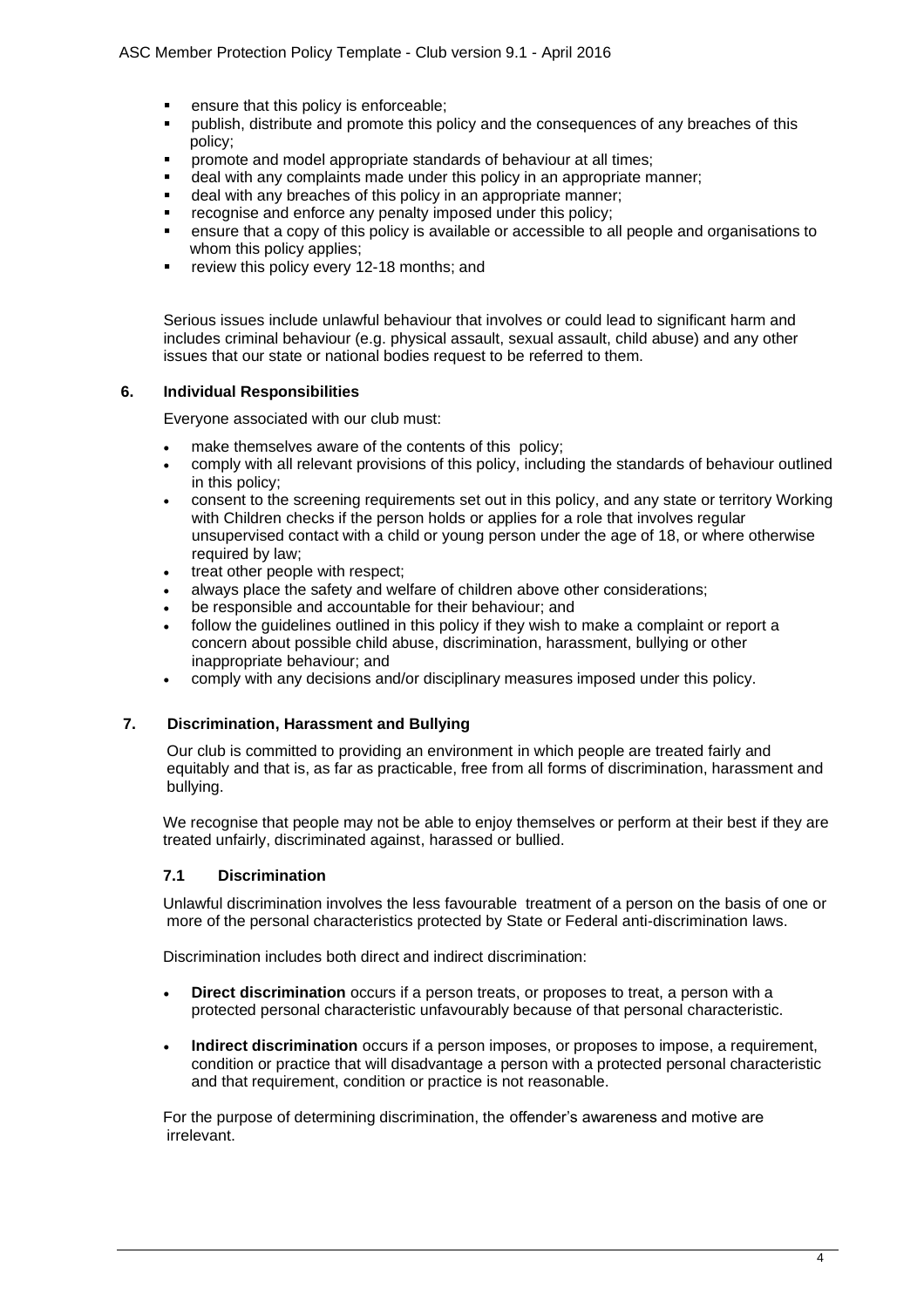#### **7.2 Harassment**

Harassment is any unwelcome conduct, verbal or physical, that intimidates, offends or humiliates another person and which happens because a person has a certain personal characteristic protected by State or Federal anti-discrimination legislation.

The offensive behaviour does not have to take place a number of times, a single incident can constitute harassment.

Sexual harassment is one type of harassment. Sexual harassment involves unwelcome conduct, remarks or innuendo of a sexual nature. It covers a wide range of behaviours and can be verbal, written, visual or physical. Sexual harassment is not limited to members of the opposite sex.

Every person is covered by the anti-discrimination laws that apply in their State as well as the Federal anti-discrimination laws.

The following is a list of all the personal characteristics that apply throughout Australia:

- gender:
- race, colour, descent, national or ethnic origin, nationality, ethno-religious origin, immigration;
- national extraction or social origin;
- marital status, relationship status, identity of spouse or domestic partner;
- pregnancy, potential pregnancy, breastfeeding;
- family or carer responsibilities, status as a parent or carer;
- age;
- religion, religious beliefs or activities;
- political beliefs or activities;
- lawful sexual activity:
- sexual orientation and gender identity;
- profession, trade, occupation or calling;
- irrelevant criminal record, spent convictions;
- irrelevant medical record:
- member of association or organisation of employees or employers, industrial activity, trade union activity;
- physical features;
- disability, mental or physical impairment;
- defence service; and
- personal association with someone who has, or is assumed to have, any of these personal characteristics.

Legislation also prohibits:

- racial, religious, homosexual, transgender and HIV/AIDS vilification; and
- victimisation resulting from a complaint.

#### **7.3 Bullying**

The SCRSC INC. is committed to providing an environment that is free from bullying. We understand that bullying has the potential to result in significant negative consequences for an individual's health and wellbeing, and we regard bullying in all forms as unacceptable at our club.

Bullying is characterised by repeated, unreasonable behaviour directed at a person, or group of persons, that creates a risk to health and safety. Bullying behaviour is that which a reasonable person in the circumstances would expect to victimise, humiliate, undermine, threaten, degrade, offend or intimidate a person. Bullying behaviour can include actions of an individual or group.

Whilst generally characterised by repeated behaviours, one off instances can amount to bullying.

The following types of behaviour, where repeated or occurring as part of a pattern of behaviour, would be considered bullying:

• verbal abuse including shouting, swearing, teasing, making belittling remarks or persistent unjustified criticism;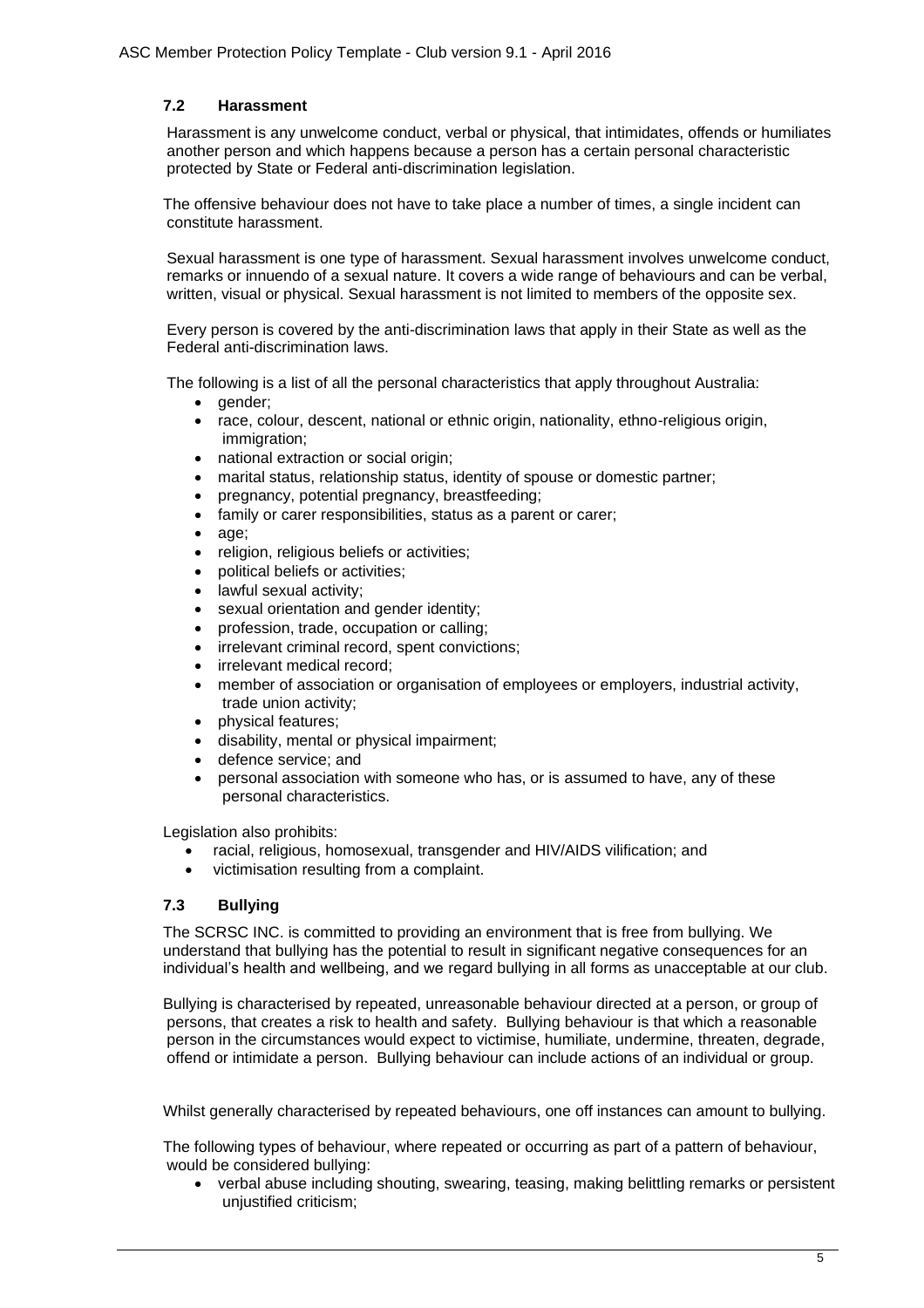- excluding or isolating a group or person;
- spreading malicious rumours; or
- psychological harassment such as intimidation.

Bullying includes cyber-bulling which occurs through the use of technology. New technologies and communication tools, such as smart phones and social networking websites, have greatly increased the potential for people to be bullied though unwanted and inappropriate comments. We will not tolerate abusive, discriminatory, intimidating or offensive statements being made online.

If any person believes they are being, or have been, bullied by another person or organisation bound by this policy, he or she may make a complaint. (Refer to Item 10 of this policy.)

#### *8. Inclusive Practices*

*Our club is welcoming and we will seek to include members from all areas of our community.*

*The following are examples of some of our inclusive practices.*

#### *8.1 People with a disability*

*The SCRSC INC. will not discriminate against any person because they have a disability. Where it is necessary, we will make reasonable adjustments to enable participation.*

#### *8. 2 People from diverse cultures*

*We will support, respect and encourage people from diverse cultures and religions to participate in our club and where possible we will accommodate requests for flexibility (e.g. modifications to uniforms).*

#### *8.3 Sexual & Gender Identity*

*All people, regardless of their sexuality or gender identity, are welcome at our club. We strive to provide a safe environment for participation and will not tolerate any form of discrimination or harassment because of a person's sexuality or gender identity.* 

#### *8.4 Pregnancy*

*SCRSC INC. is committed to treating pregnant women fairly and to removing any unreasonable barriers to their full participation in our club's activities. We will not tolerate any discrimination or harassment against pregnant women.* 

*We will take reasonable care to ensure the continuing safety, health and wellbeing of pregnant women. We will advise pregnant women that there may be risks involved with their continuing participation in sport, and we will encourage them to obtain medical advice about those risks. Pregnant women should be aware that their own health and wellbeing, and that of their unborn child, is of utmost importance in their decision-making about the extent they choose to participate in our sport.*

*We encourage all pregnant women to talk with their medical advisers, make themselves aware of the facts about pregnancy in sport and ensure that they make informed decisions about their participation in our sport. Pregnant women should make these decisions themselves, in consultation with their medical advisers and in discussion with [Club]. We will only require pregnant women to sign a disclaimer in relation to their participation in our sport whilst they are pregnant if all other participants are required to sign one in similar circumstances. We will not require women to undertake a pregnancy test.*

*If a pregnant woman believes she is being, or has been, harassed or discriminated against by another person bound by this policy, she may make a complaint* (see section 10)*.*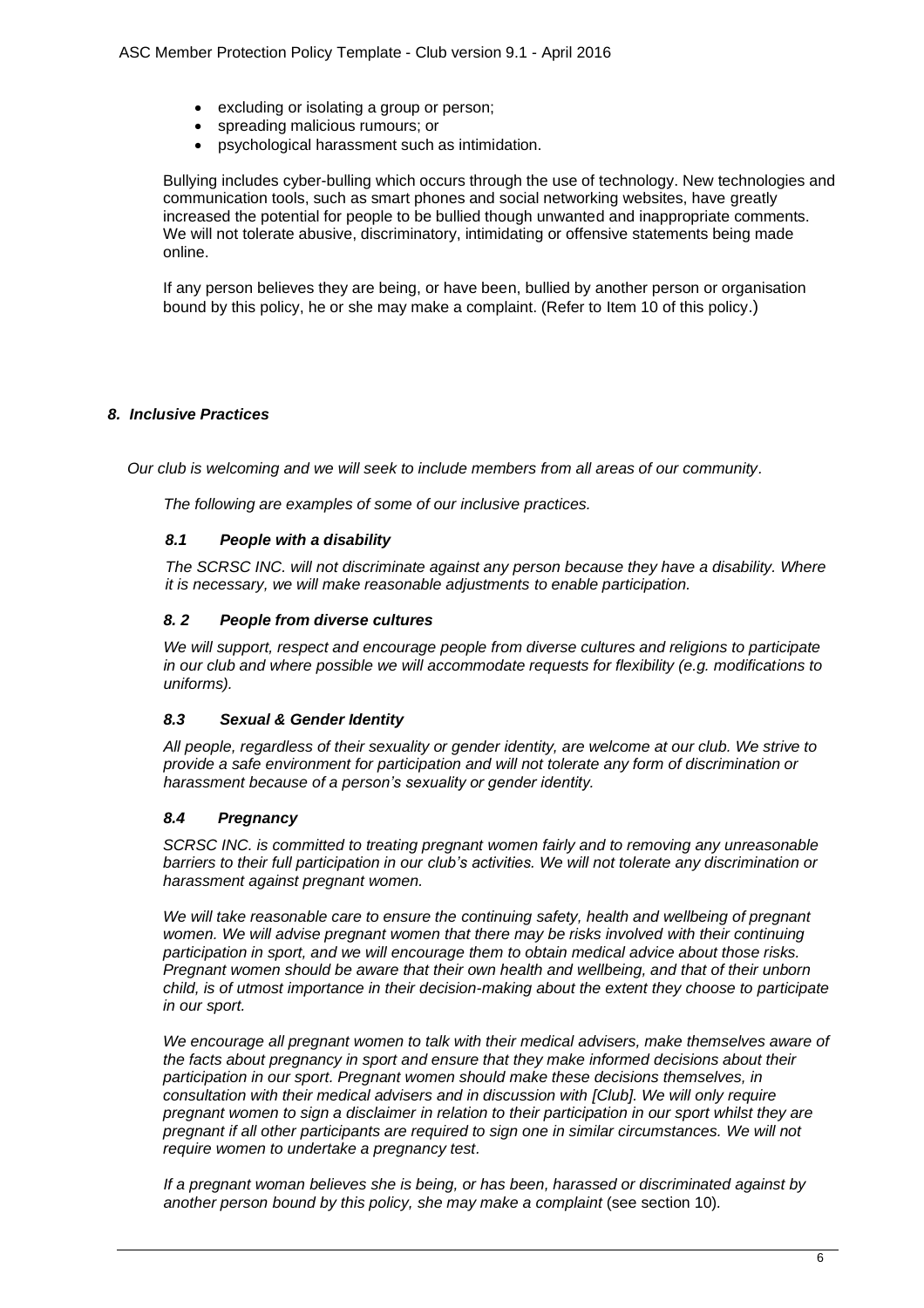#### **9. Responding to Complaints**

#### **9.1 Complaints**

Our club takes all complaints about on and off-field behaviour seriously. Our club will handle complaints based on the principles of procedural fairness, and ensure:

- all complaints will be taken seriously;
- The complainant must provide full and relevant details of the complaint.
- the person who is the subject of the complaint will be given full details of what is being alleged against them and have the opportunity to respond to those allegations;
- **·** irrelevant matters will not be taken into account;
- principles of natural justice will be applied
- **•** principles based on the balance of probabilities will be applied
- decisions will be unbiased; and
- any penalties imposed will be reasonable.

If the complaint relates to suspected child abuse, sexual assault or other criminal activity, then our club may need to report the behaviour to the police and/or relevant government authority.

#### **9.2 Complaint Handling Process**

When a complaint is received by our club, the person receiving the complaint (e.g. President, Member Protection Information Officer) will:

- **.** listen carefully and ask questions to understand the nature and extent of the concern;
- **•** ask what the complainant how they would like their concern to be resolved and if they need any support;
- explain the different options available to help resolve the complainant's concern;
- inform the relevant government authorities and/or police, if required by law to do so; and
- where possible and appropriate, maintain confidentiality but not necessarily anonymity.

Once the complainant decides on their preferred option for resolution, the club will assist, where appropriate and necessary, with the resolution process. This may involve:

- supporting the person complaining to talk to the person being complained about;
- bringing all the people involved in the complaint together to talk objectively through the problem (this could include external mediation);
- **•** gathering more information (e.g. from other people that may have seen the behaviour);
- seeking advice from our district, regional, state and/or national body or from an external agency (e.g. State Department of Sport or anti-discrimination agency);
- **•** referring the complainant to an external agency such as a community mediation centre, police or anti-discrimination agency.

At any stage of the process, a person can seek advice from an anti-discrimination commission or other external agency and, if the matter is within their jurisdiction, may lodge a complaint with the anti-discrimination commission or other external agency.

#### **9.3 Disciplinary Sanctions**

Our club may take disciplinary action against anyone found to have breached our policy or made false and malicious allegations. Any disciplinary measure imposed under our policy must:

- be applied consistent with any contractual and employment rules and requirements;
- be fair and reasonable;
- be based on the evidence and information presented and the seriousness of the breach; and
- be determined by our constituent documents, by Laws and the rules of the game.

Possible sanctions that may be taken include:

- a direction that the individual make verbal and/or written apology;
- counselling of the individual to address behaviour;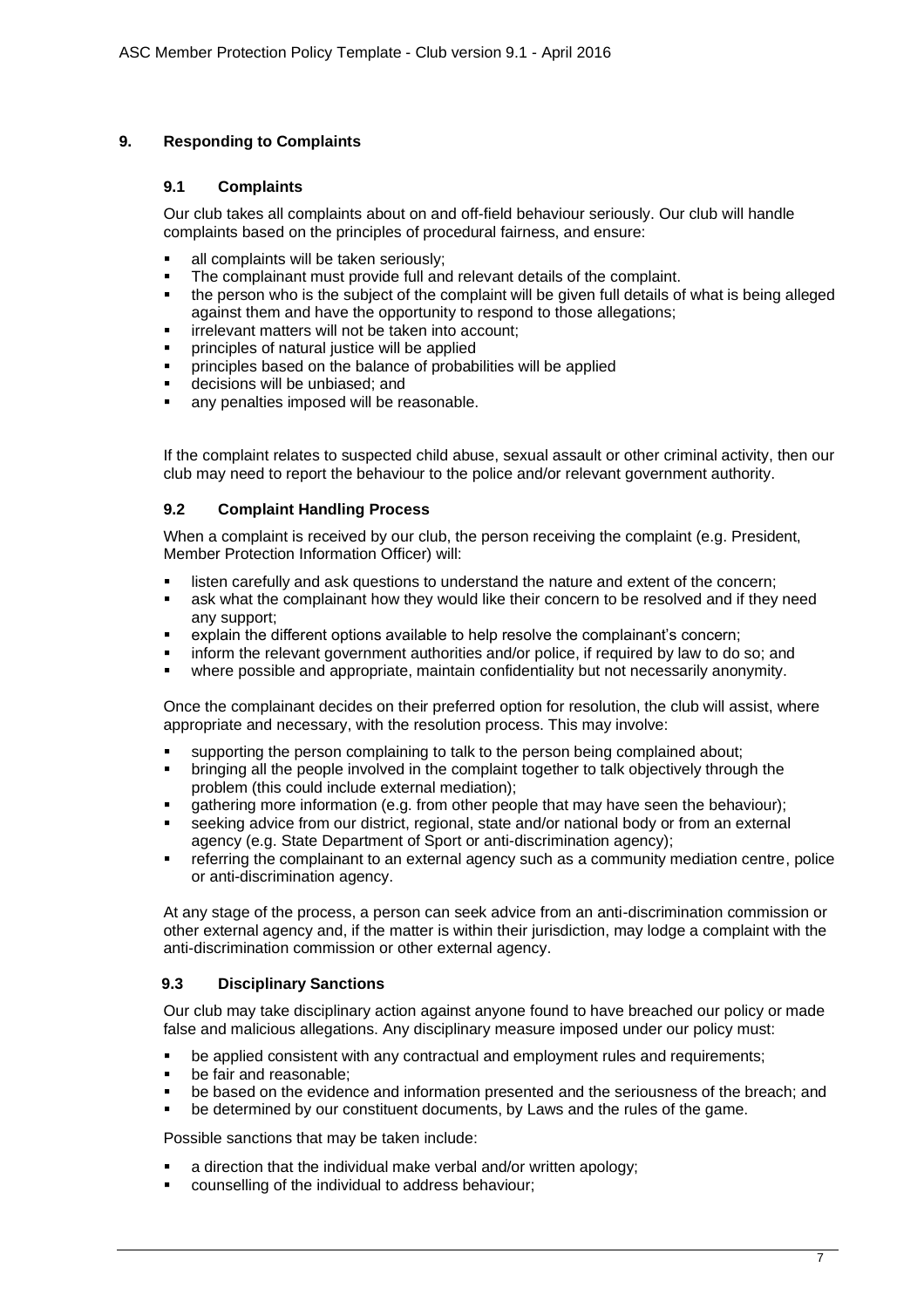- withdrawal of any awards, placings, records, achievements bestowed in any tournaments, activities or events held or sanctioned by our club;
- **EXECTS** suspension or termination of membership, participation or engagement in a role or activity;
- de-registration of accreditation for a period of time or permanently;
- a fine; or
- **•** any other form of discipline that our club considers reasonable and appropriate.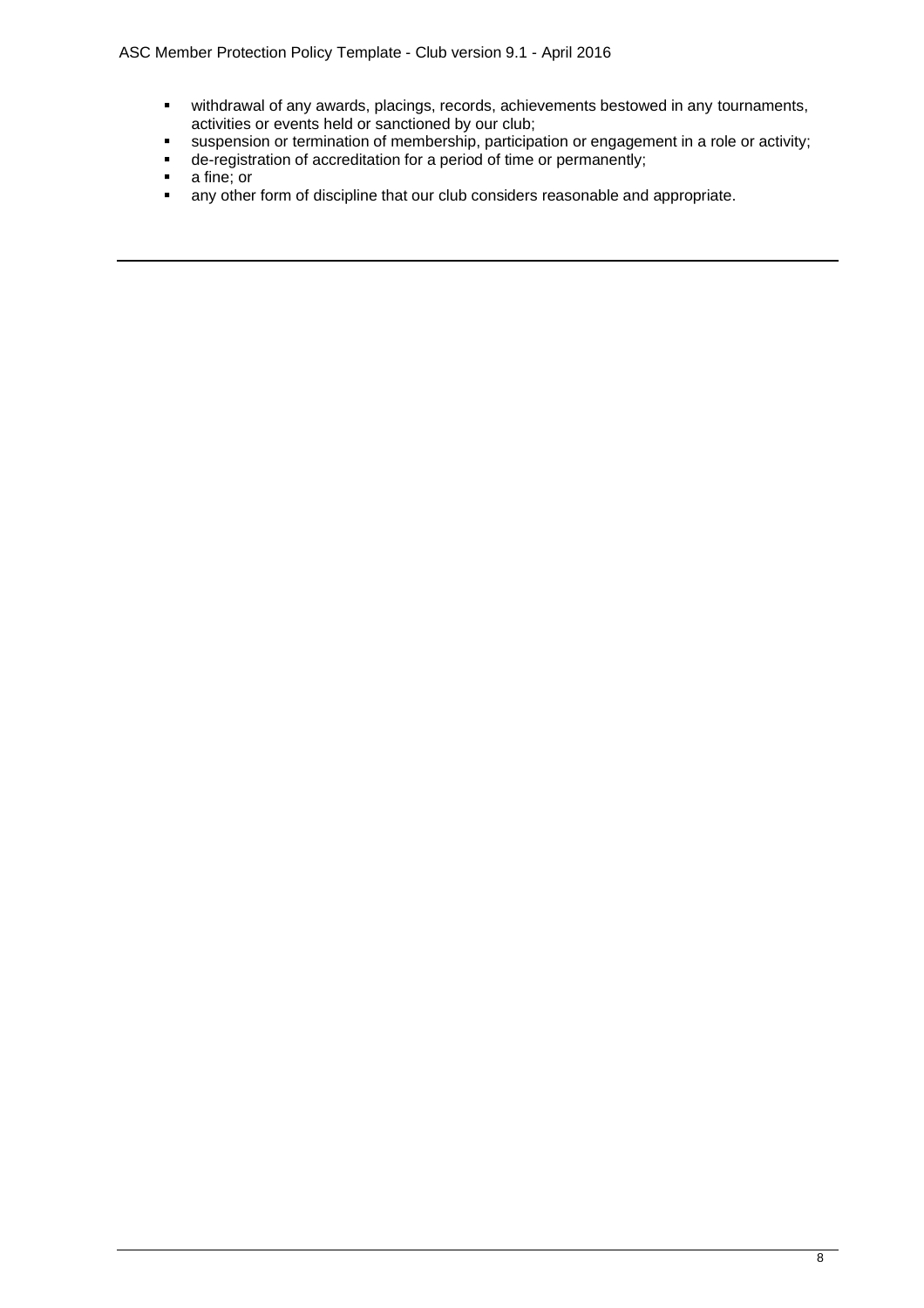# **Attachment 1.1: MEMBER PROTECTION DECLARATION**

The SCRSC INC. has a duty of care to all those associated with our club and to the individuals and organisations to whom this policy applies. As a requirement of our Member Protection Policy, we must enquire into the background of those who undertake any work, coaching or regular unsupervised contact with people under the age of 18 years.

I ……………………………………………………….. (name) of …………………………………….

.……………………………………………………………….. (address) born ……/……/……………

sincerely declare:

- 1. I do not have any criminal charge pending before the courts.
- 2. I do not have any criminal convictions or findings of guilt for sexual offences, offences related to children or acts of violence.
- 3. I have not had any disciplinary proceedings brought against me by an employer, sporting organisation or similar body involving child abuse, sexual misconduct or harassment, other forms of harassment or acts of violence.
- 4. To my knowledge there is no other matter that the club may consider to constitute a risk to its members, employees, volunteers, athletes or reputation by engaging me.
- 5. I will notify the President of the club immediately upon becoming aware that any of the matters set out in clauses 1 to 4 above has changed.

#### **Parent/Guardian Consent (in respect of a person under the age of 18 years)**

I have read and understood the declaration provided by my child. I confirm and warrant that the contents of the declaration provided by my child are true and correct in every particular.

Name:……………………………………………….…….

Signature:…………………………………………………

Date: ………………………………………. …………….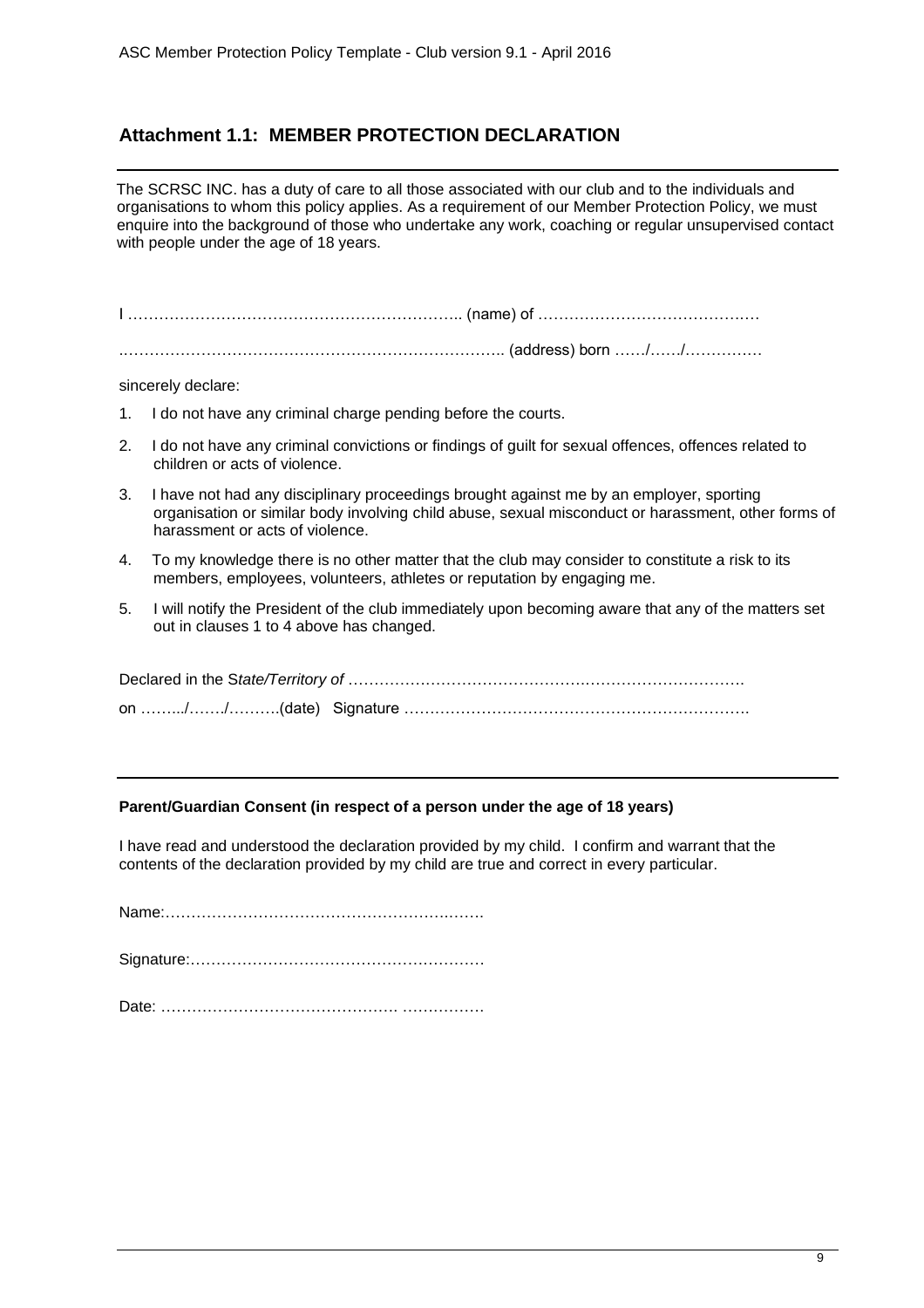# **Attachment 1.2: WORKING WITH CHILDREN CHECK REQUIREMENTS**

Working with Children Checks aim to create a child-safe environment and to protect children and young people involved in our sport from physical and sexual harm.

They assess the suitability of people to work with children and young people and can involve:

- criminal history checks;
- signed declarations:
- referee checks; and
- other relevant background checks to assess a person's suitability to work with children and young people.

Working with Children Check requirements vary across Australia. [Fact Sheets](http://www.playbytherules.net.au/legal-stuff/child-protection/child-protection-laws-explained/screening) for each state and territory are available on the Play by the Rules website: [www.playbytherules.net](http://www.playbytherules.net/)

Detailed information, including the forms required to complete a Working with Children Check, are available from the relevant agencies in each state and territory.

#### **Australian Capital Territory**

Contact the Office of Regulatory Services Website: [www.ors.act.gov.au/community/working\\_with\\_vulnerable\\_people\\_wwvp](http://www.ors.act.gov.au/community/working_with_vulnerable_people_wwvp) Phone: 02 6207 3000

#### **New South Wales**

Contact the Office of the Children's Guardian Website: [www.kidsguardian.nsw.gov.au/](http://www.kidsguardian.nsw.gov.au/)check Phone: 02 9286 7276

#### **Northern Territory**

Contact the Northern Territory Screening Authority Website: [www.workingwithchildren.nt.gov.au](http://www.workingwithchildren.nt.gov.au/) Phone: 1800 SAFE NT (1800 723 368)

#### **Queensland**

Contact the Queensland Government Blue Card Services Website: [www.bluecard.qld.gov.au](http://www.bluecard.qld.gov.au/) Phone: 1800 113 611

#### **South Australia**

Contact the Department for Education and Child Development Website: [www.families.sa.gov.au/childsafe](http://www.families.sa.gov.au/childsafe) Phone : 08 8463 6468. National Police Check: [www.police.sa.gov.au/services-and-events/apply-for-a-police-record](http://www.police.sa.gov.au/services-and-events/apply-for-a-police-record-check)[check](http://www.police.sa.gov.au/services-and-events/apply-for-a-police-record-check) DCSI Child Related Work Screening: <http://www.dcsi.sa.gov.au/services/screening>

#### **Tasmania**

Contact the Department of Justice Website: [www.justice.tas.gov.au/working\\_with\\_children](http://www.justice.tas.gov.au/working_with_children) Phone: 1300 13 55 13

#### **Victoria**

Contact the Department of Justice Website: [www.workingwithchildren.vic.gov.au](http://www.workingwithchildren.vic.gov.au/) Phone: 1300 652 879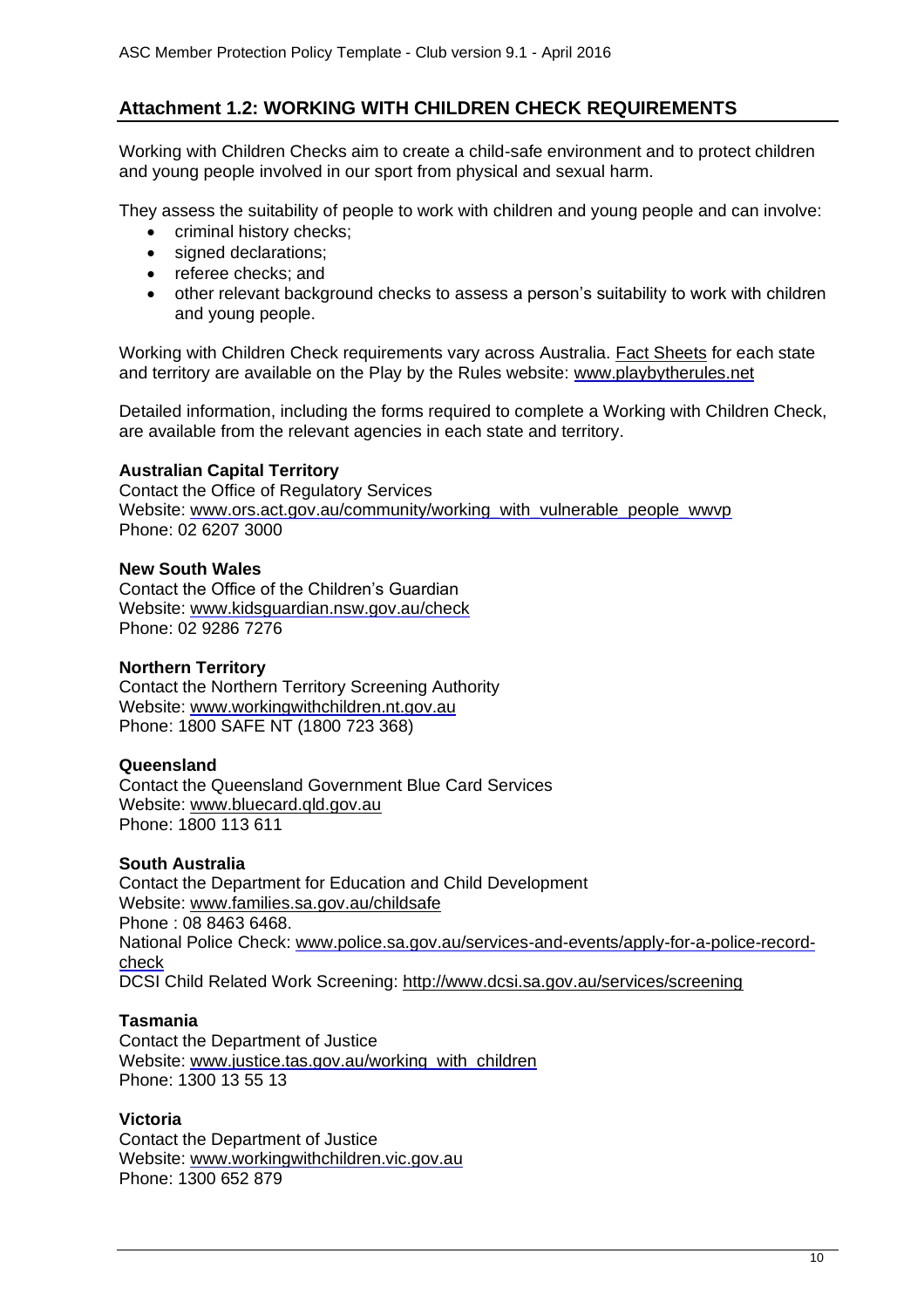**Western Australia** Contact the Department for Child Protection Website: [www.checkwwc.wa.gov.au](http://www.checkwwc.wa.gov.au/) Phone: 1800 883 979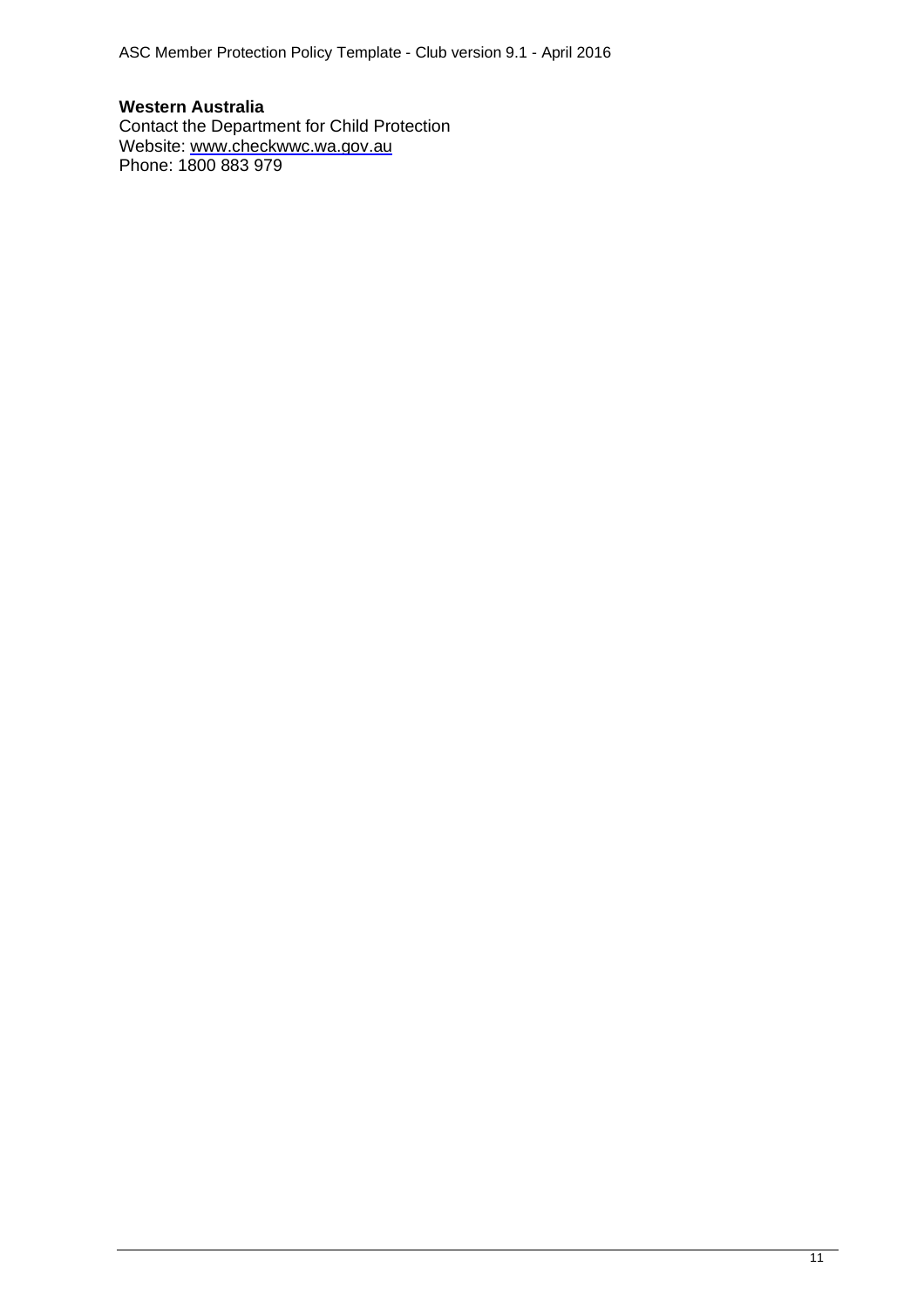#### **Travelling to other states or territories**

It is important to remember that when travelling to other states or territories, representatives of sporting organisations must comply with the legislative requirements of that particular state or territory.

In certain jurisdictions, temporary, time limited exemptions from working with children checks may be available for interstate visitors with a Working with Children Check in their home state.

The laws providing interstate exemptions are not consistent across Australia.

If an employee or volunteer for your club is travelling interstate to do work that would normally require a working for children check, you will need to check the relevant requirements of that state or territory.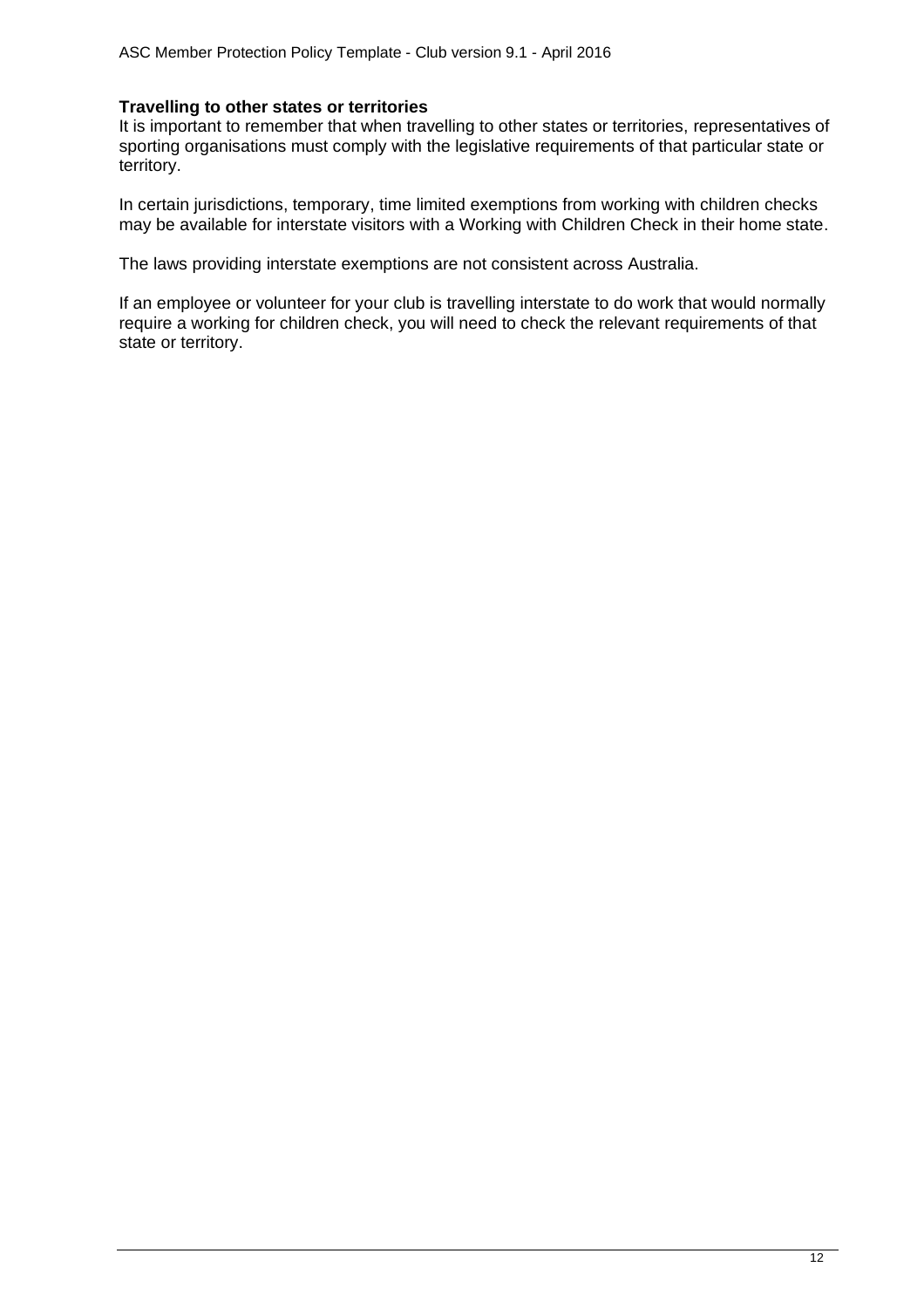# **Attachment 2: CODE OF BEHAVIOUR**

# **SUNSHINE COAST RADIO SAILING CLUB Inc.**

#### **MEMBER'S CODE OF CONDUCT**

- Play by the rules the rules of your club and the laws of the game.
- Never argue with an RO or other official.

• Control your temper - verbal abuse of officials and sledging other sailors doesn't help you enjoy or win.

- Be respected as a fair, courteous and a sailor who models good sportsmanship always.
- Treat all participants as you would like to be treated fairly.
- Co-operate with the RO, Division Coordinator and other sailors.
- Play for your own enjoyment & to improve your skills.

• Don't use ugly remarks based on race, religion, gender or ability – you'll let down your friends, other sailors and family if you do  $-$  & many such comments are actually now illegal.

Actively contribute to the achievement of the Objects of the SCRSC INC. Inc. as stated in the club's Constitution.

I support the Sunshine Coast Radio Sailing Club Inc. in its undertakings and encourage the Club to take any necessary disciplinary actions including the suspension and banning where warranted of any members and or spectators for repeated or serious breaches of these Codes of Conduct.

MEMBER'S NAME:

\_\_\_\_\_\_\_\_\_\_\_\_\_\_\_\_\_\_\_\_\_\_\_\_\_\_\_\_\_\_\_\_\_\_\_\_\_\_\_ \_\_\_\_\_\_\_\_\_\_\_\_\_\_\_\_\_\_\_\_\_\_\_\_\_\_\_\_\_\_\_\_\_\_\_\_\_\_\_\_\_\_ (print name) (signature)

 $DATE:$   $/$   $/$   $/$   $20$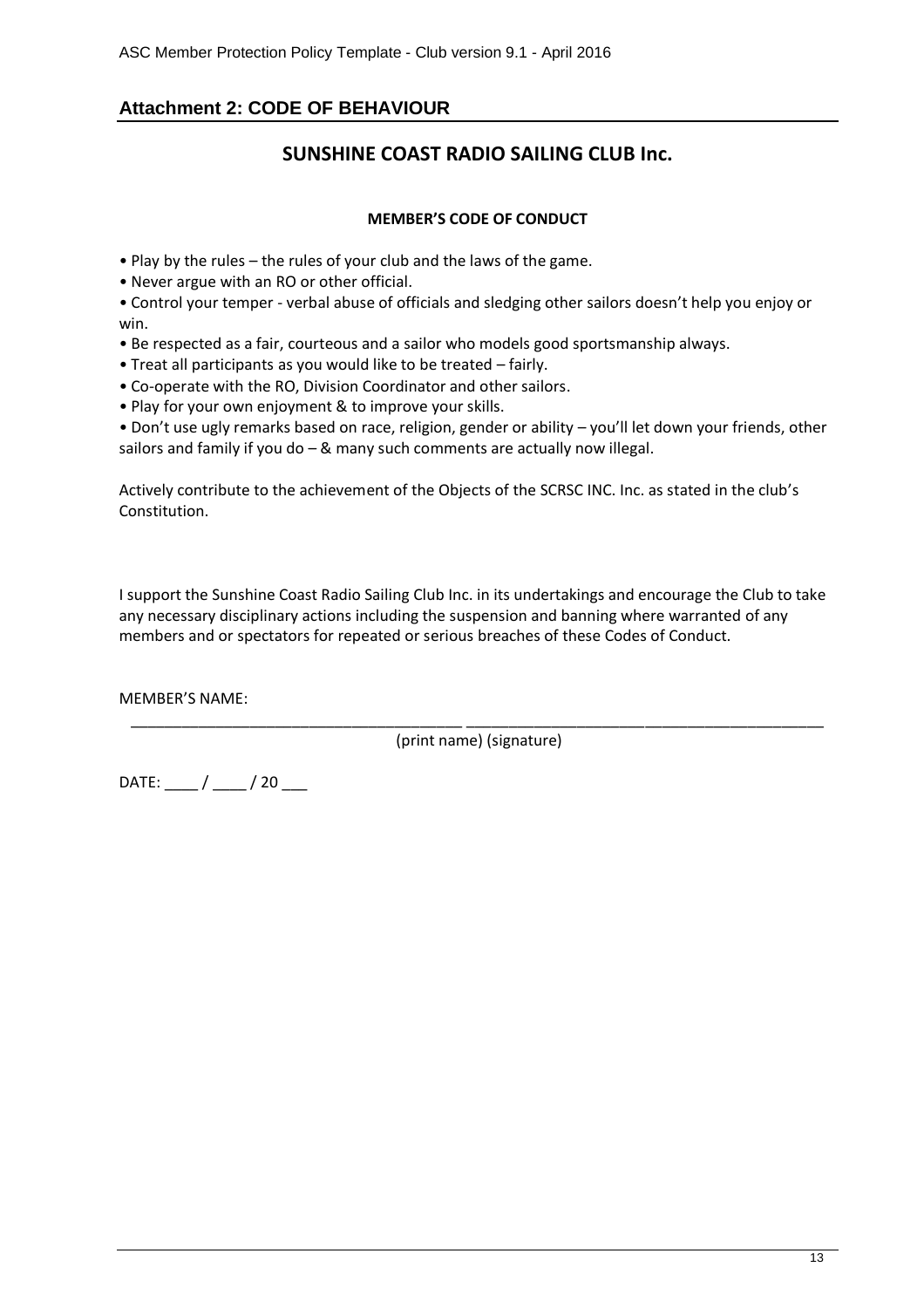# **Attachment 3: REPORTING REQUIREMENTS AND DOCUMENTS**

#### **RECORD OF COMPLAINT – SCRSC INC. Inc.**

| Name of person<br>receiving complaint |                           | Date:                    |  |  |
|---------------------------------------|---------------------------|--------------------------|--|--|
| Complainant's Name                    |                           |                          |  |  |
|                                       | Over 18<br>Under 18       |                          |  |  |
| Complainant's contact<br>details      | Phone:                    |                          |  |  |
|                                       | Email:                    |                          |  |  |
| Complainant's<br>role/status in Club  | Administrator (volunteer) | Parent                   |  |  |
|                                       | Athlete/player            | Spectator                |  |  |
|                                       | Coach/Assistant Coach     | <b>Support Personnel</b> |  |  |
|                                       | Employee (paid)           | Other                    |  |  |
|                                       | Official                  |                          |  |  |
|                                       |                           |                          |  |  |
| Name of person                        |                           |                          |  |  |
| complained about                      | Over 18                   | Under 18                 |  |  |
| Person complained                     | Administrator (volunteer) | Parent                   |  |  |
| about role/status in Club             | □<br>Athlete/player       | Spectator                |  |  |
|                                       | Coach/Assistant Coach     | <b>Support Personnel</b> |  |  |
|                                       | Employee (paid)           | Other                    |  |  |
|                                       | Official                  |                          |  |  |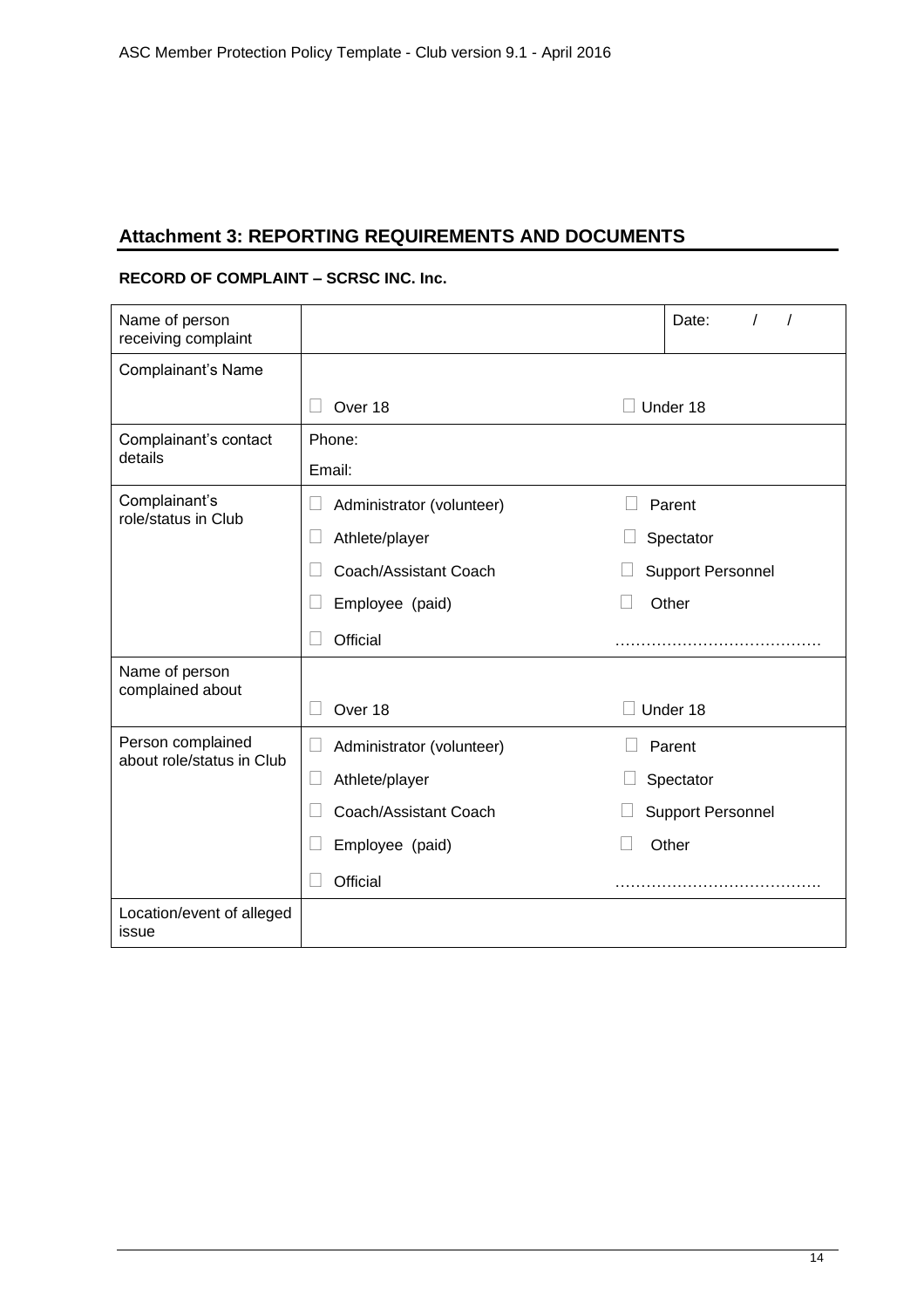| Description of alleged<br>issue          |                                                         |                                                              |                           |  |
|------------------------------------------|---------------------------------------------------------|--------------------------------------------------------------|---------------------------|--|
| Nature of complaint                      | <b>Discrimination</b><br>$\Box$ Harassment or<br>$\Box$ |                                                              |                           |  |
| (category/basis/grounds)                 | Sexual/sexist<br>$\Box$                                 | Selection dispute<br>ப                                       | Coaching methods<br>Ш     |  |
| Can tick more than one                   | Sexuality                                               | $\Box$ Personality clash                                     | Verbal abuse              |  |
| box                                      | Race<br>$\Box$                                          | <b>Bullying</b>                                              | Physical abuse            |  |
|                                          | Religion                                                | Disability<br>$\begin{bmatrix} 1 & 0 \\ 0 & 1 \end{bmatrix}$ | Victimisation             |  |
|                                          | Pregnancy                                               | Child Abuse                                                  | Unfair decision<br>$\Box$ |  |
|                                          | Other                                                   |                                                              |                           |  |
| What they want to<br>happen to fix issue |                                                         |                                                              |                           |  |
| Information provided to<br>them          |                                                         |                                                              |                           |  |
| Resolution and/or action<br>taken        |                                                         |                                                              |                           |  |